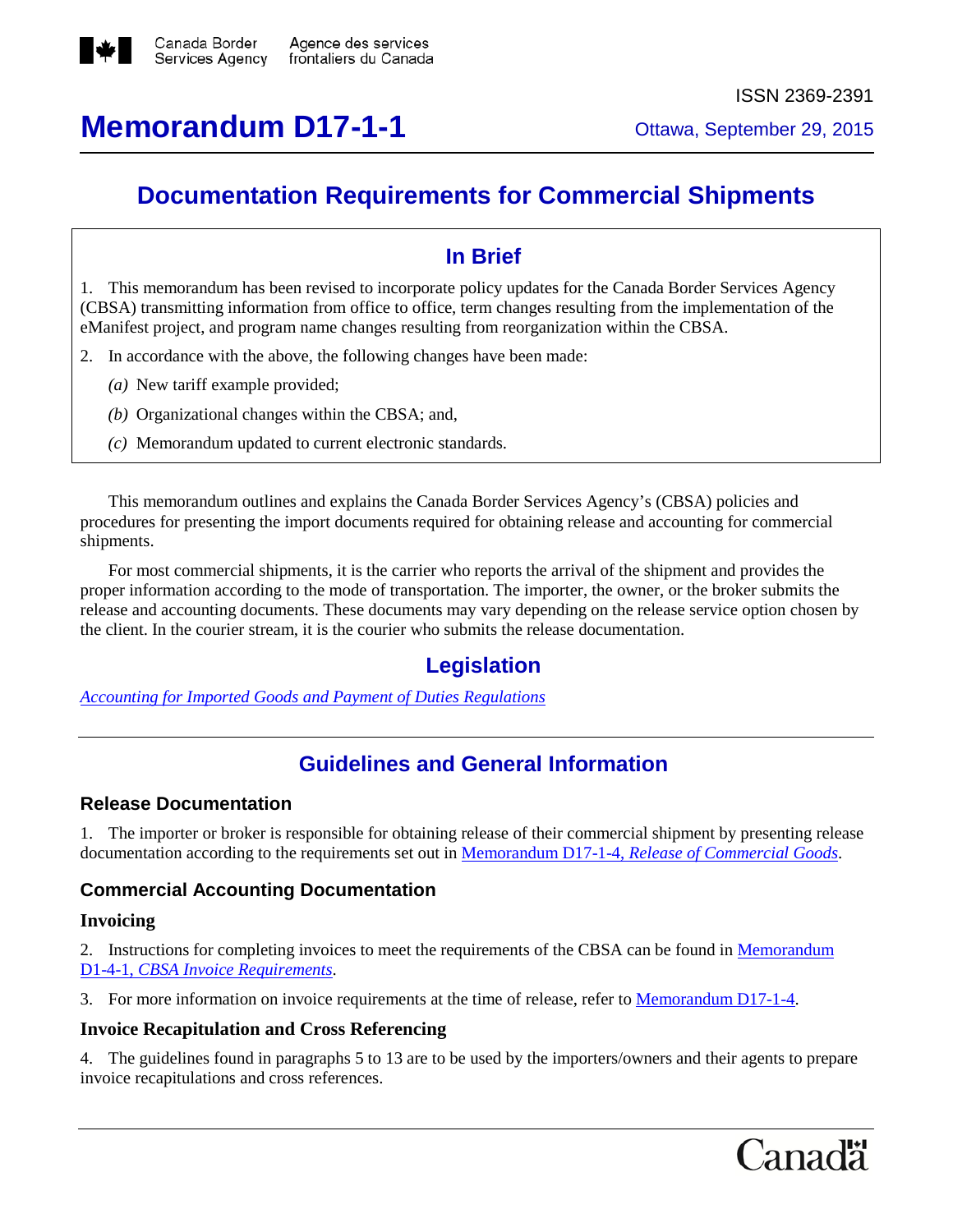5. Customs Automated Data Exchange System (CADEX) participants must cross reference invoice information to accounting data as described in paragraph 13. Non-participants in CADEX may cross reference or, alternatively, may provide an invoice recapitulation (see Appendix).

6. Whichever alternative is chosen, a classification number may only be shown once per sub-header on a nonbonded warehouse Form B3-3, *Canada [Customs](http://www.cbsa-asfc.gc.ca/publications/forms-formulaires/b3-3-eng.html) Coding Form*. In the case of a bonded warehouse Form B3-3, goods rated under the same classification number, but having more than one unit price, must be entered on as many classification lines as there are unit prices.

7. The importer/owner or agent should classify the non-CADEX final accounting package to the 10-digit level of classification. However, it is not necessary to show the classification numbers on the invoice.

8. Goods rated under the same classification number must be grouped together. An example is given in the Appendix. The following information should be shown on the invoice recapitulation:

*(a)* Classification number(s);

*(b)* Rate(s) of duty and GST or excise tax treatment;

*(c)* The total price paid or payable for each group of goods included in the shipment. The value of goods shipped on consignment or lease is not to be included in the total price paid or payable of any group; and,

*(d)* The rate(s) of exchange and conversion into Canadian funds of the total price paid or payable for each group of goods in the shipment.

9. A separate recapitulation sheet may be prepared for each invoice; however, these sheets must be summarized in such a way that the summary can be verified against the accounting documents. Recapitulation sheets must be attached to the CBSA copy of the invoice(s).

10. If invoice data are presented using multiple [Form](http://www.cbsa-asfc.gc.ca/publications/forms-formulaires/b3-3-eng.html) B3-3 subheaders, a separate recapitulation sheet must be prepared for each subheader.

11. In most instances, the total invoiced amount and the total shown on the recapitulation sheet(s) will agree. Any reason for a difference between the recapitulation sheet and invoice totals is to be clearly indicated and acceptable to the CBSA.

12. Invoice/accounting document cross referencing is mandatory for CADEX participants and is an alternative to invoice recapitulation for non-participants in CADEX. On a multiple line accounting document, the cross reference is necessary for each Form B3-3 classification line. It is not required for single line B3-3 documents.

13. As part of the transmission process, CADEX participants must transmit the corresponding invoice cross reference data. Non-participants in CADEX are to provide the same information on paper. The invoice cross reference simply shows the relationship between each of the invoice page(s) and lines to the appropriate [Form](http://www.cbsa-asfc.gc.ca/publications/forms-formulaires/b3-3-eng.html) B3-3 line. The invoice cross reference includes:

*(a)* [Form](http://www.cbsa-asfc.gc.ca/publications/forms-formulaires/b3-3-eng.html) B3-3 line number;

*(b)* invoice page and line numbers (for CADEX participants in the same order as they were presented to obtain release); and,

*(c)* invoice value for each invoice line as it appears on the invoice (i.e., no deductions made for transport or insurance).

#### **Preparation and Presentation of Accounting Documents**

14. Importers/owners must account for goods according to section 32 of the *[Customs](http://laws-lois.justice.gc.ca/eng/acts/C-52.6) Act* and sections 3 to 6 inclusive of the *Accounting for Imported Goods and Payment of Duties [Regulations](http://laws-lois.justice.gc.ca/eng/regulations/SOR-86-1062/page-2.html)*.

15. In order to assist importers/owners with the completion of Form [B3-3,](http://www.cbsa-asfc.gc.ca/publications/forms-formulaires/b3-3-eng.html) the CBSA has published [Memorandum](http://www.cbsa.gc.ca/publications/dm-md/d17/d17-1-10-eng.html) D17-1-10, *Coding of Customs [Accounting](http://www.cbsa.gc.ca/publications/dm-md/d17/d17-1-10-eng.html) Documents*, which provides detailed instructions on how to complete accounting documents. Furthermore, the Commercial Cash Entry Processing System (CCEPS) is a stand-alone system that is available at some CBSA offices to assist importers/owners in generating their Form B3-3.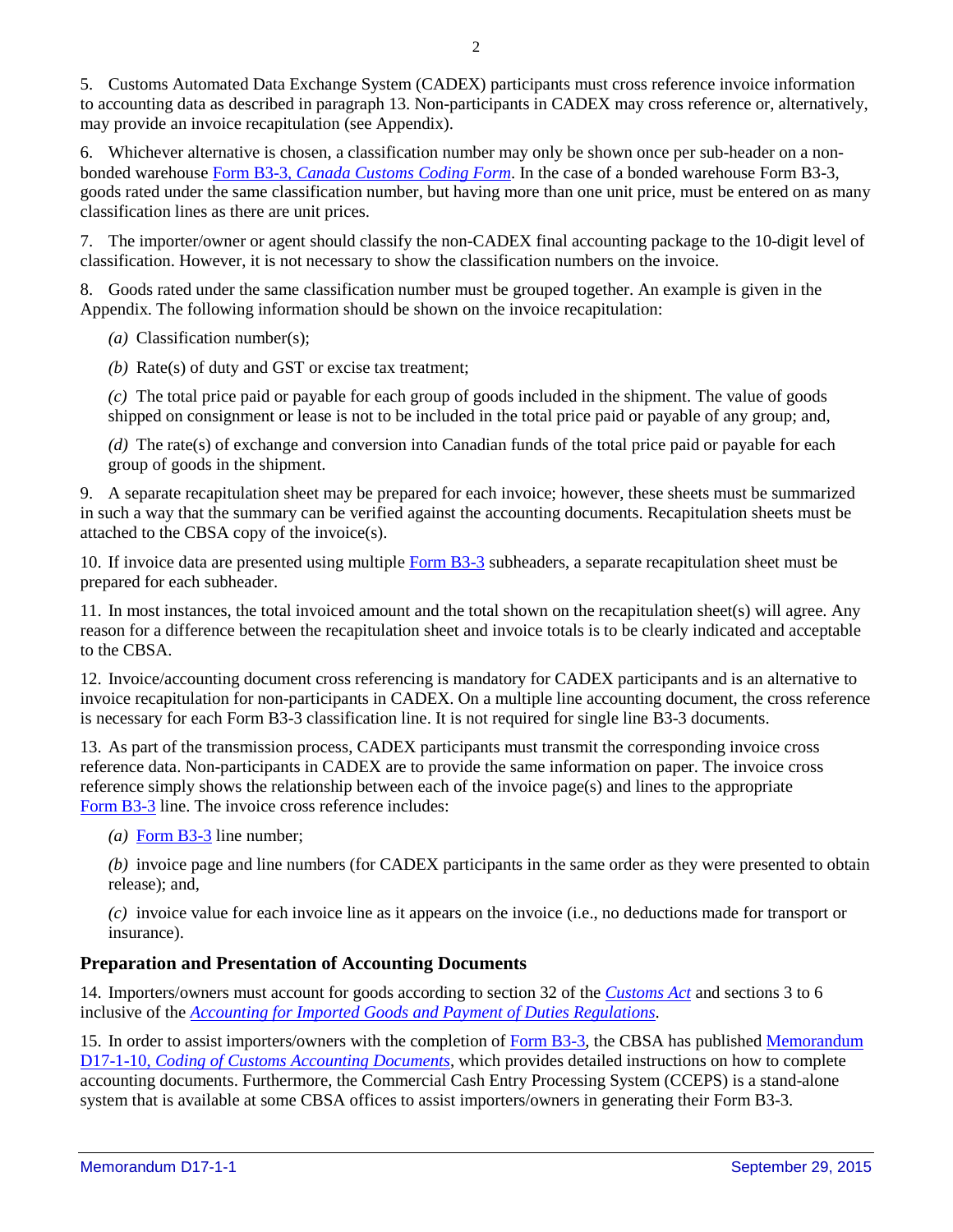16. It is the responsibility of commercial importers to prepare accounting documents for their importations into Canada. Border services officers can provide commercial importers with information and assistance in completing accounting document packages, however, the actual documents must be completed by the importer/owner or their agent. It must also be stressed that the border services officers at release points are neither responsible for, nor expert in the classification, appraisal, or determination of origin for commercial shipments. Opinions provided at the office of arrival of the goods could subsequently be overturned by CBSA specialists, possibly resulting in a request for additional duties.

17. Importers/owners importing commercial goods must account for these goods at the CBSA office of release by presenting:

*(a)* the cargo control information (for specific information, refer to the D3 and D12 Memoranda series);

*(b)* a [Form](http://www.cbsa-asfc.gc.ca/publications/forms-formulaires/b3-3-eng.html) B3-3 accounting document (for instructions on completion and copy requirements, refer to [Memorandum](http://www.cbsa.gc.ca/publications/dm-md/d17/d17-1-10-eng.html) D17-1-10);

*(c)* an acceptable invoice as described in [Memorandum](http://www.cbsa.gc.ca/publications/dm-md/d1/d1-4-1-eng.html) D1-4-1; and,

*(d)* all appropriate permits, licences, or certificates.

**Note:** Document and data requirements for CADEX participants can be found in the CADEX – Participant's Requirements Document. A copy can be requested by sending an e-mail to: [TCCU-USTCC@cbsa-asfc.gc.ca.](mailto:TCCU-USTCC@cbsa-asfc.gc.ca)

18. When goods previously accounted for at one CBSA office arrive in bond at another CBSA office in error, the goods may be released and the cargo control number cancelled under the following conditions:

*(a)* A copy of the accounting document and a copy of the invoice from the original CBSA office are produced; and,

*(b)* The goods on hand at the second CBSA office are examined and verified against the original accounting document. The invoice should be compared with any serial numbers or identifying marks on the goods.

19. When a copy of the original accounting document is not immediately available, the following procedure may be used:

*(a)* The manager at the first CBSA office may send a message by fax or email to the manager at the second office giving a full description of the goods, including quantity, value, any marks and numbers, name of the original CBSA office, transaction number, and date;

*(b)* The second CBSA office will then examine the goods to confirm the information provided. The goods may then be released; and,

*(c)* The cargo control number is acquitted by the original transaction number and date.

20. When the same shipment is accounted for and duty paid twice at the same or different CBSA offices, the accounting document on which the goods were received and released should stand. The refund claim should be filed against the second accounting document, and submitted to the CBSA Trade Operations office where the second payment was made. A copy of the accounting document under which the goods were released should be attached to the refund claim.

21. When the importer/owner requests that a complete shipment be split, with a portion to be released from the CBSA and the remaining portion warehoused in a bonded warehouse, the following steps must be followed:

*(a)* The importer/owner must present abstract cargo control information as required by the CBSA;

*(b)* The importer/owner must prepare two Forms CI1, *Canada [Customs](http://www.cbsa-asfc.gc.ca/publications/forms-formulaires/ci1-eng.html) Invoice*, one describing the goods to be released from the CBSA and one describing the warehoused goods;

*(c)* The goods to be released from the CBSA must be accounted for on one Form [B3-3;](http://www.cbsa-asfc.gc.ca/publications/forms-formulaires/b3-3-eng.html) and,

*(d)* The remaining goods must be put into a bonded warehouse and documented on another Form [B3-3.](http://www.cbsa-asfc.gc.ca/publications/forms-formulaires/b3-3-eng.html)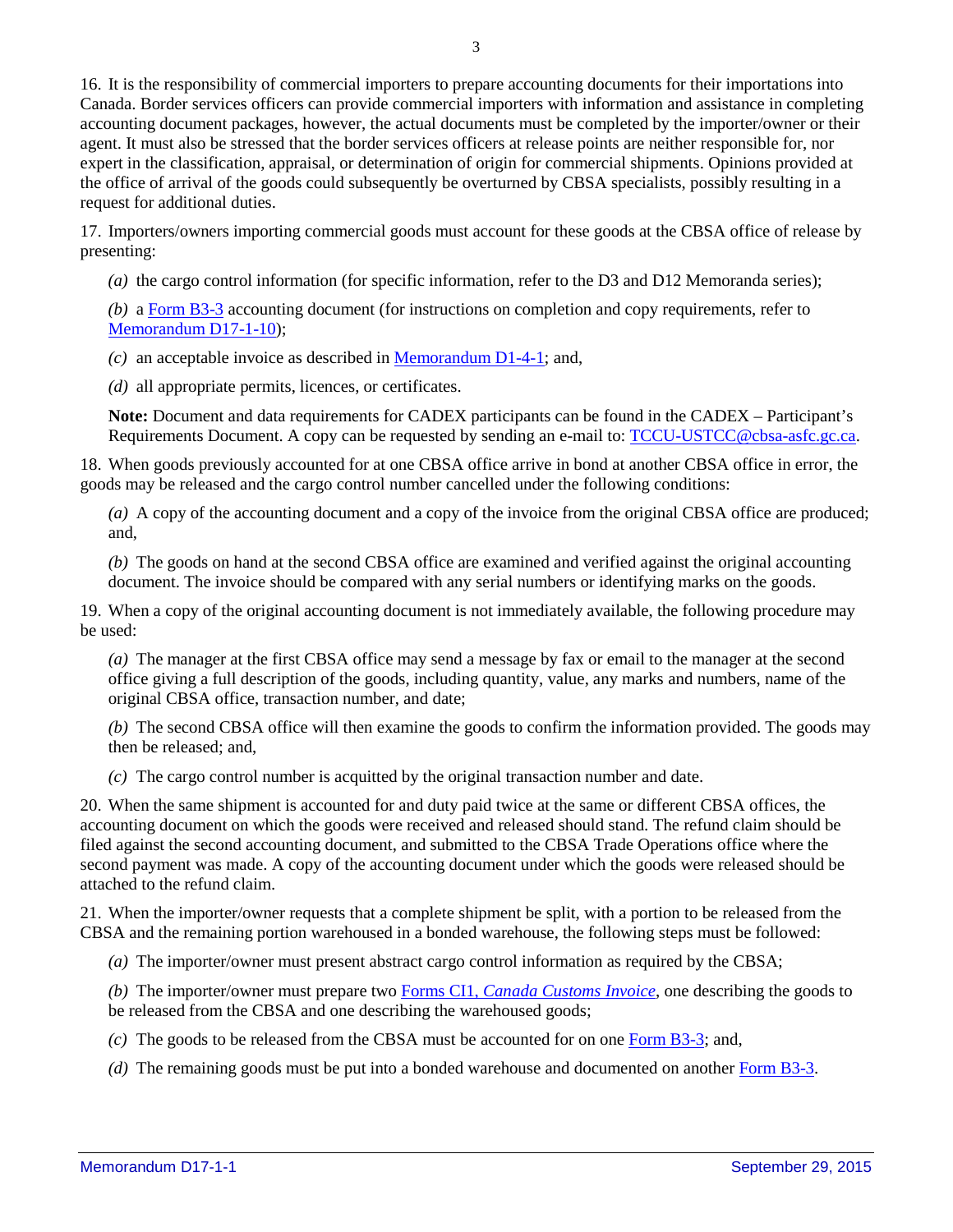22. Where the importer/owner is unable to provide acceptable invoices as described in paragraph 17(c), interim procedures (provisional documentation) must be followed (refer to [Memorandum](http://www.cbsa.gc.ca/publications/dm-md/d17/d17-1-13-eng.html) D17-1-13, *Interim Accounting (Provisional [Documentation\)](http://www.cbsa.gc.ca/publications/dm-md/d17/d17-1-13-eng.html)*).

23. When claiming the benefits of the U.S. Tariff Treatment, importers/owners or agents should refer to the guidelines in Memorandum D11-4-2, *Proof of [Origin of Imported Goods](http://www.cbsa.gc.ca/publications/dm-md/d11/d11-4-2-eng.html)*, and [Memorandum](http://www.cbsa.gc.ca/publications/dm-md/d11/d11-4-14-eng.html) D11-4-14, *[Certification](http://www.cbsa.gc.ca/publications/dm-md/d11/d11-4-14-eng.html) of Origin*.

# **Lost or Misplaced Transaction Number Labels**

24. Bar-coded transaction number labels should be treated with the same precautions as used for blank cheques. These precautions are necessary to reduce the risk of lost or misplaced labels being used fraudulently by a third party.

25. Importers/agents should notify the CBSA immediately upon discovering that their transaction number labels have been misplaced. Notification should include all of the details relating to the transaction number labels (i.e., when and where they went missing; the reason they went missing; the total number of missing labels, and all of the individually listed missing transaction numbers).

26. Notification may be sent electronically or by registered mail by the importer/agent to the attention of one of the following:

By registered mail to:

**Director** Trade Policy Division Trade and Anti-dumping Programs Directorate Programs Branch Canada Border Services Agency 222 Queen Street, 4th floor Ottawa ON K1A 0L8

By email to: [assessment-cotisation@cbsa-asfc.gc.ca](mailto:assessment-cotisation@cbsa-asfc.gc.ca)

27. If the transaction number of a lost or misplaced label appears on Form K84, *Importer/Broker Account Statement*, the cash supervisor will delete this transaction from Form K84 provided the importer or agent submits a copy of the registered letter described in paragraphs 25-26.

# **Rejected Form B3-3 Documentation**

28. The accounting document packages described in this memorandum will be verified at local offices to ensure that they are accurate and complete. Unacceptable documents will be returned to the importer/owner or broker with the reasons for rejection indicated on either a manual Form Y50, *Reject Document Control*, or Form B3-1, *Canada Customs Detailed Coding Statement* (DCS). Samples of detailed coding statements may be found in [Memorandum](http://www.cbsa.gc.ca/publications/dm-md/d17/d17-1-10-eng.html) [D17-1-10.](http://www.cbsa.gc.ca/publications/dm-md/d17/d17-1-10-eng.html)

29. Upon receipt of a rejected [Form](http://www.cbsa-asfc.gc.ca/publications/forms-formulaires/b3-3-eng.html) B3-3 and a DCS or Form Y50, the importer or broker should review the documentation and make the necessary corrections to Form B3-3.

30. If [Form](http://www.cbsa-asfc.gc.ca/publications/forms-formulaires/b3-3-eng.html) B3-3 is a rejected type C or D release prior to payment, a complete set of invoices must be attached to the back of Form B3-3's statistical copy. These invoices replace the ones removed by the CBSA at time of reject.

# **Raw Leaf Tobacco**

31. Duty paid foreign raw leaf tobacco may only be released to a licensed tobacco or cigar manufacturer. When raw leaf tobacco is imported by a licensed tobacco packer, it must be warehoused on Form [B3-3.](http://www.cbsa-asfc.gc.ca/publications/forms-formulaires/b3-3-eng.html) When the packer and the manufacturer are separate parties, the ownership of the tobacco must be transferred from the licensed tobacco packer to the licensed manufacturer before the manufacturer can present Form B3-3 ex-warehouse for the raw leaf tobacco.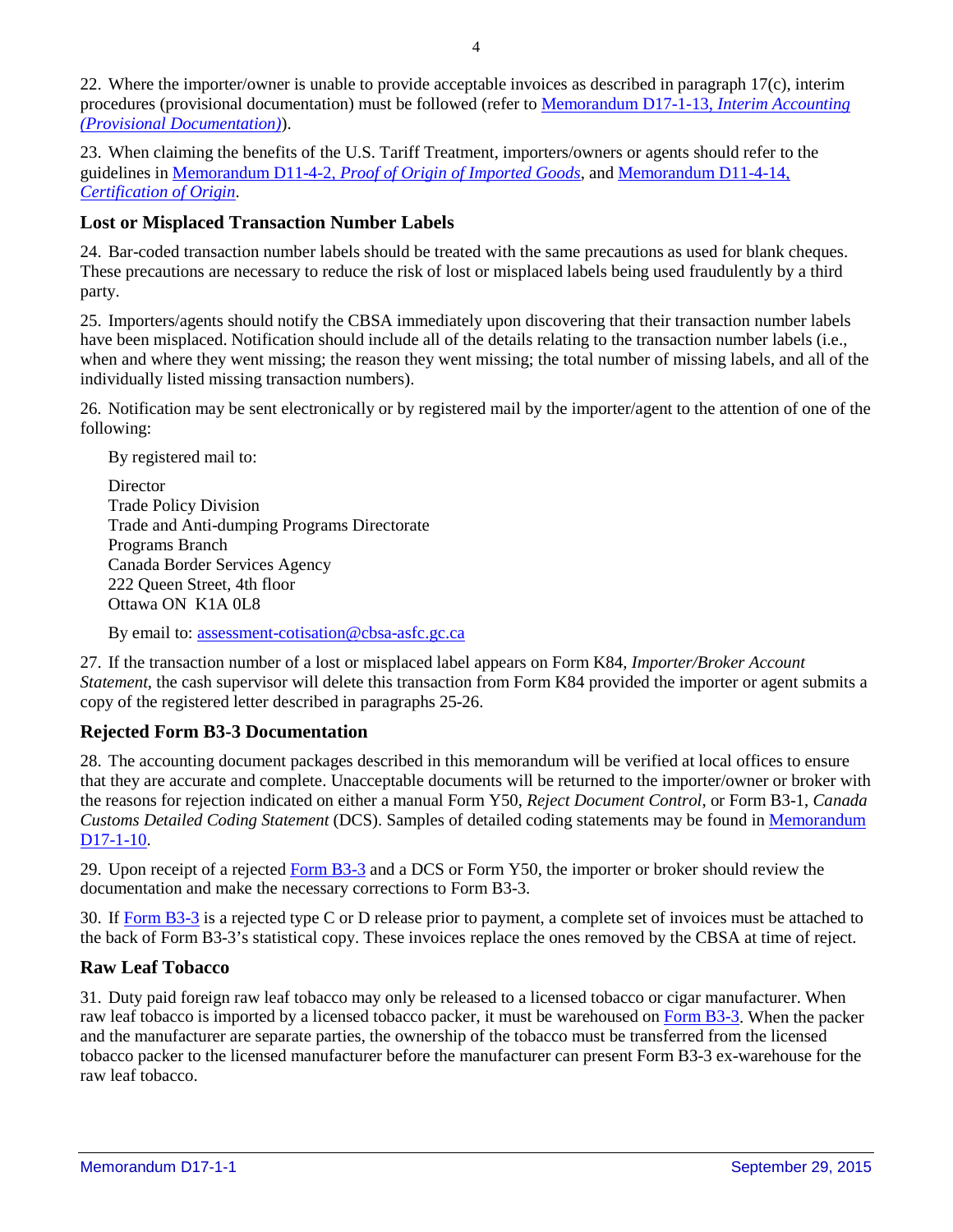32. If a shipment of raw leaf tobacco is found to be short-shipped before the initial [Form](http://www.cbsa-asfc.gc.ca/publications/forms-formulaires/b3-3-eng.html)  $B3-3$  – type 10 is accepted, correct invoices should be prepared showing the actual amount imported. If a shortage is discovered within 60 days of the date of warehousing, a "nil" Form B3-3 warehouse document may be presented for the quantity short-shipped. However, documentary evidence must be provided indicating the quantity short-shipped was not imported into Canada. Where any quantity of warehoused tobacco is to be transferred to an excise bonded warehouse within the 60 days, the first Form B3-3 ex-warehouse must account for any shortage. Further information about verified shortages in goods being warehoused may be found in [Memorandum](http://www.cbsa.gc.ca/publications/dm-md/d7/d7-4-4-eng.html) D7-4-4, *Customs Bonded [Warehouses](http://www.cbsa.gc.ca/publications/dm-md/d7/d7-4-4-eng.html)*.

# **Excisable Goods**

33. Once domestic excisable goods are warehoused in a customs bonded warehouse, they are considered to be exported. Consequently, the return of such goods to a manufacturer is subject to the provisions of the Canada Revenue Agency (CRA) Excise Duty [Memorandum](http://www.cra-arc.gc.ca/E/pub/em/edm8-1-1/README.html) 8.1.1, *Excise Warehouses*. Goods returned from a bonded warehouse to a manufacturer are forwarded under a cargo control document. Form B60, *[Excise](http://www.cra-arc.gc.ca/E/pbg/ef/b60/) Duty Entry*, will be used to cancel the warehouse [Form](http://www.cbsa-asfc.gc.ca/publications/forms-formulaires/b3-3-eng.html) B3-3 at the original CBSA office. The CBSA will date stamp the B60 forms and ensure that a transaction number is shown on all copies.

34. Where domestic excisable goods are to be ex-warehoused for consumption from a customs bonded warehouse, the goods must be transferred back into an excise warehouse. Under no circumstances are excise duties to be collected to allow these goods to be ex-warehoused directly for consumption. [Form](http://www.cbsa-asfc.gc.ca/publications/forms-formulaires/b3-3-eng.html) B3-3 must be prepared as outlined in Appendix C, Example 5, to [Memorandum](http://www.cbsa.gc.ca/publications/dm-md/d17/d17-1-10-eng.html) D17-1-10 to cancel the original Form B3-3. The goods are to be forwarded under a cargo control document that will then be cancelled by an excise duty entry for warehouse.

# **Imported Spirits**

35. Imported spirits are to be documented on Form C6, *[Permission](http://www.cbsa-asfc.gc.ca/publications/forms-formulaires/c6-eng.html) for Special Purposes*, and delivered directly to the distillery to establish the quantity and strength of the spirits.

36. The distiller will receive [Form](http://www.cbsa-asfc.gc.ca/publications/forms-formulaires/c6-eng.html) C6 and record the actual quantity of spirits received in litres of absolute alcohol by volume. The distiller must also prepare a customs invoice indicating the actual amount as gauged.

37. The distiller will then prepare [Form](http://www.cbsa-asfc.gc.ca/publications/forms-formulaires/b3-3-eng.html) B3-3 giving a description of the shipment and the quantity received as recorded on [Form](http://www.cbsa-asfc.gc.ca/publications/forms-formulaires/c6-eng.html) C6.

38. Spirits to be ex-warehoused and transferred to excise will be dumped and re-gauged before preparing [Form](http://www.cbsa-asfc.gc.ca/publications/forms-formulaires/b3-3-eng.html) B3-3.

39. Ex-warehouse accounting documents are to show the following details:

- *(a)* Quantity originally warehoused, as recorded on [Form](http://www.cbsa-asfc.gc.ca/publications/forms-formulaires/c6-eng.html) C6;
- *(b)* Quantity transferred to excise at full *[Customs](http://www.cbsa-asfc.gc.ca/trade-commerce/tariff-tarif/menu-eng.html) Tariff* rate; and,

*(c)* Customs legal allowance according to section 4 of *Abatement of Duties Payables [Regulations](http://laws-lois.justice.gc.ca/eng/regulations/SOR-86-946/page-1.html)* (see [Memorandum](http://www.cbsa.gc.ca/publications/dm-md/d6/d6-2-5-eng.html) D6-2-5, *Abatement of Customs Duties*).

40. The customs duty payable on the distiller's gauge amount is remitted on Form [B3-3.](http://www.cbsa-asfc.gc.ca/publications/forms-formulaires/b3-3-eng.html) Procedures are set out by the CRA under the *[Excise](http://laws-lois.justice.gc.ca/eng/acts/E-14.1) Act, 2001*. Additional tariffs may also apply on the distiller's gauge.

41. The distiller will keep one copy of [Form](http://www.cbsa-asfc.gc.ca/publications/forms-formulaires/c6-eng.html) C6 as a record. A second copy is to be returned to the CBSA office to ensure that the quantities accounted for agree with the customs invoice and Form C6. A third copy is to be forwarded to the nearest excise office to be used in performing surveillance checks of the distiller's gauge.

#### **Document and Signature Requirements for CBSA Purposes**

42. Documents must be completely legible to permit the CBSA to carry out its processing and enforcement functions. Subject to the standards for signature requirements outlined in paragraph 44, carbon copies, photocopied copies, and those copies produced by an electronic facsimile transmission system are acceptable documents for CBSA purposes.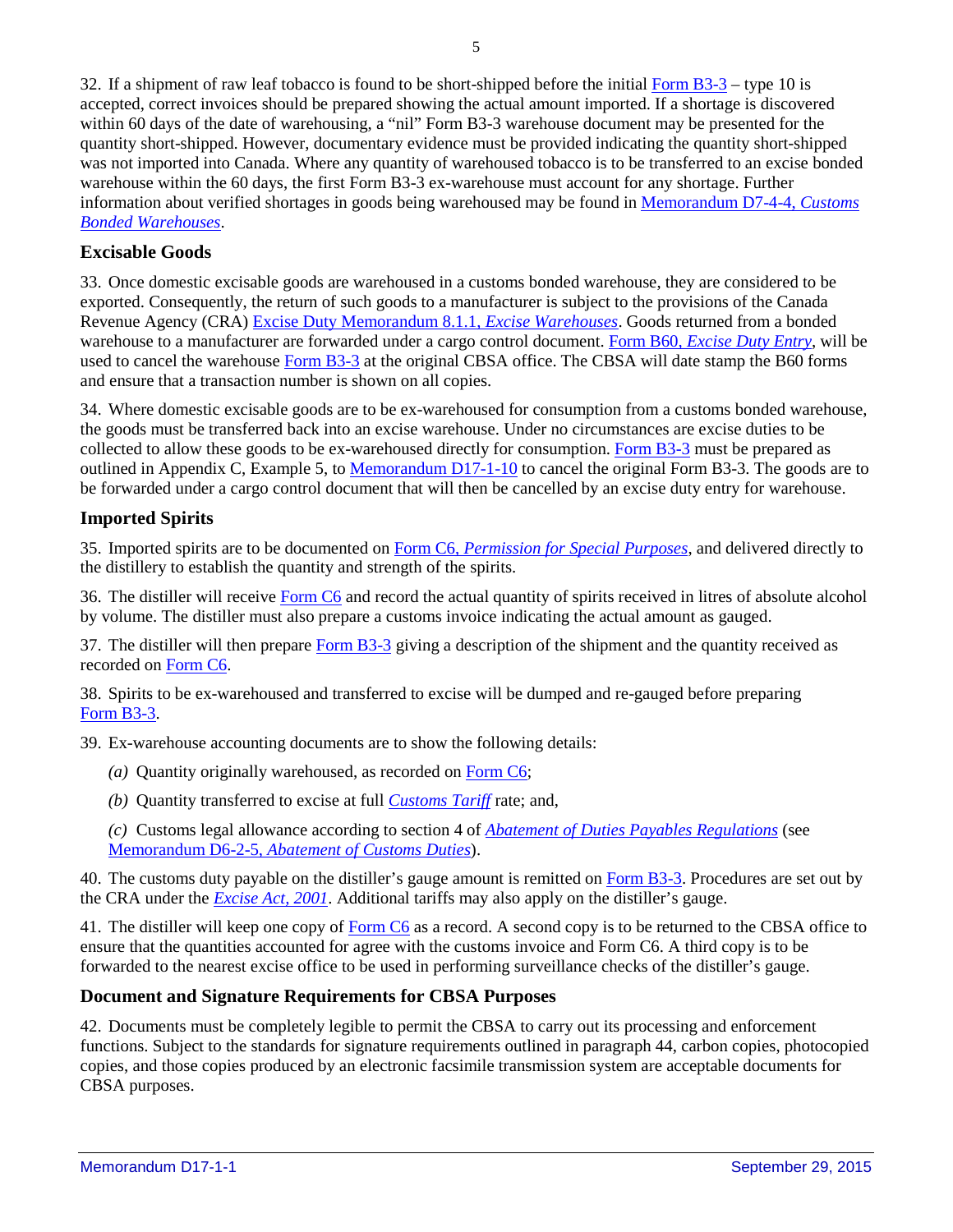43. Occasionally CBSA officers are unable to complete their review because the submitted documentation has faded or is illegible. In these situations, importers/brokers will be asked to re-submit legible copies.

44. Any CBSA document that requires signature is acceptable only if it is:

- *(a)* an original ink signature;
- *(b*) an original indelible pencil signature;
- *(c)* a carbon copy of an original pen and ink or pencil signature;
- *(d)* a signature reproduced by a rubber stamp impression;
- *(e)* a signature reproduced by a mechanical device (i.e., in the form of a cheque-writing machine); or,
- *(f)* a written signature on a document transmitted electronically by use of a facsimile transmission system or email.

45. In the case of rubber stamp impressions and signatures produced by mechanical devices, their security level should be the same as those afforded to cheque-writing machine die plates under usual good business practices. One senior officer of the company should have the authority to use the stamp or die plates with limited delegation to subordinates.

# **Additional Information**

46. For more information, within Canada call the Border Information Service at **1-800-461-9999**. From outside Canada call 204-983-3500 or 506-636-5064. Long distance charges will apply. Agents are available Monday to Friday (08:00 – 16:00 local time / except holidays). TTY is also available within Canada: **1-866-335-3237**.

# **Appendix**

| <b>Invoice Recapitulation</b>                                             |                                                                                                                                                     |
|---------------------------------------------------------------------------|-----------------------------------------------------------------------------------------------------------------------------------------------------|
| Men's and Boy's Shoes                                                     | 6403.59.90.20 (Classification)<br>18%/5% (Duty and GST rates)<br>\$5,000 (Men's shoes)<br>$+$ \$20 (Boy's shoes)<br>\$5,020 (Price Paid or Payable) |
| U.S. exchange rate 0.987200<br>(Example only - use current exchange rate) | \$4955.74                                                                                                                                           |
| Women's, Girl's or Children's Shoes                                       | 6403.51.00.10 (Classification)<br>18%/5% (Duty and GST rates)<br>\$80 (Price Paid or Payable)                                                       |
| U.S. exchange rate 0.987200<br>(Example only - use current exchange rate) | \$78.98                                                                                                                                             |